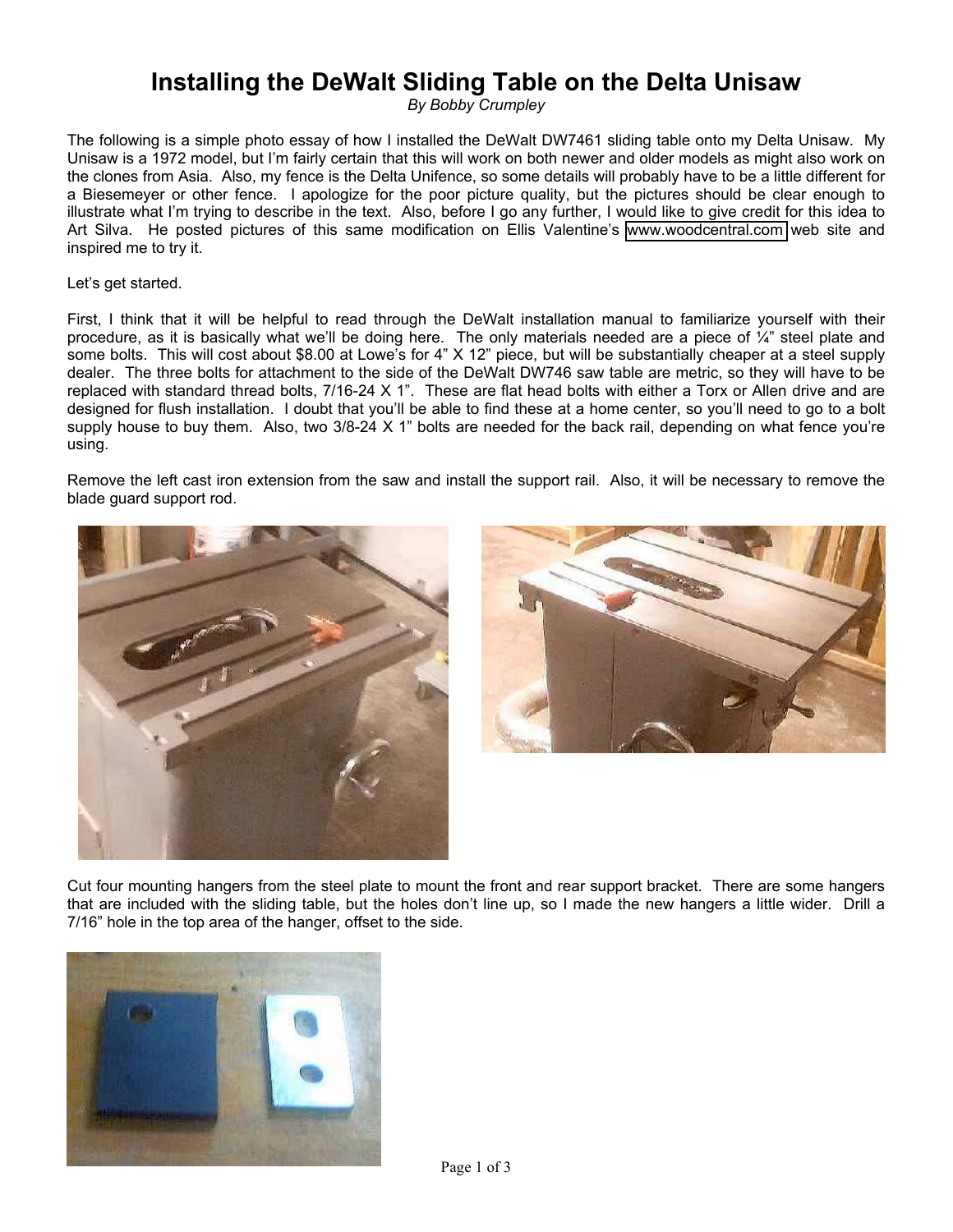Mount the new hangers on the front and rear of the saw. The hole that you drilled will be on the upper left on the front of the saw, the upper right on the rear of the saw. Don't snug up the bolts yet since the hangers will have to be swung out of the way in order to get the support brackets in place. Install the support brackets in position behind the hangers with the tongue from the support rail going through the slot in the support bracket. Once they are positioned properly and leveled, mark the holes on the hangers with a Sharpie through the support brackets. Remove everything and drill the bottom holes.





On my particular saw, there was a problem with clearance between the rear of the saw and the rear support bracket, not allowing it to fully engage the tongue on the support rail.



If you encounter this with your saw, you'll have a few options. Sliding the saw table all the way to the rear might give you the needed clearance, though it didn't for me. Instead, I elected to remove some of the metal form the support bracket. I have a friend with a Bridgeport milling machine in his garage and he did this for me by cutting a 'rabbet' in the top of the support bracket. This could be done easily with a grinder and it doesn't need to be pretty since it'll never be seen. Also, I had to grind out a little notch on the support bracket for clearance of a mounting boss on the bottom of the saw table. It now fit like it should.